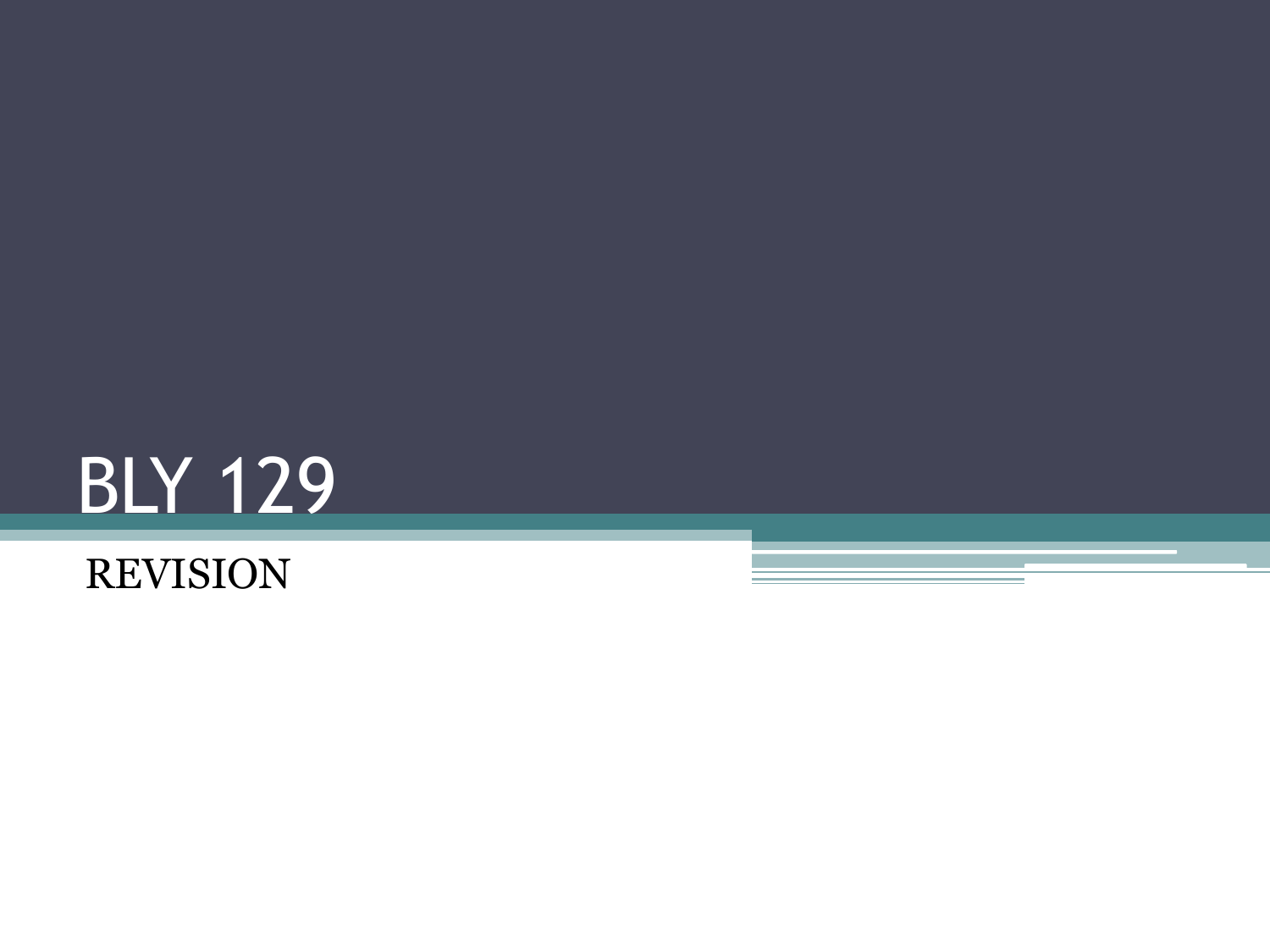# DISSECTION OF MAMMALS

#### Parts of the Thoraxic Region

- 1. Diaphragm
- 2. Heart
- 3. Thymus gland
- 4. Branchial tubes
- 5. Lungs
- 6. Ribs and Sternum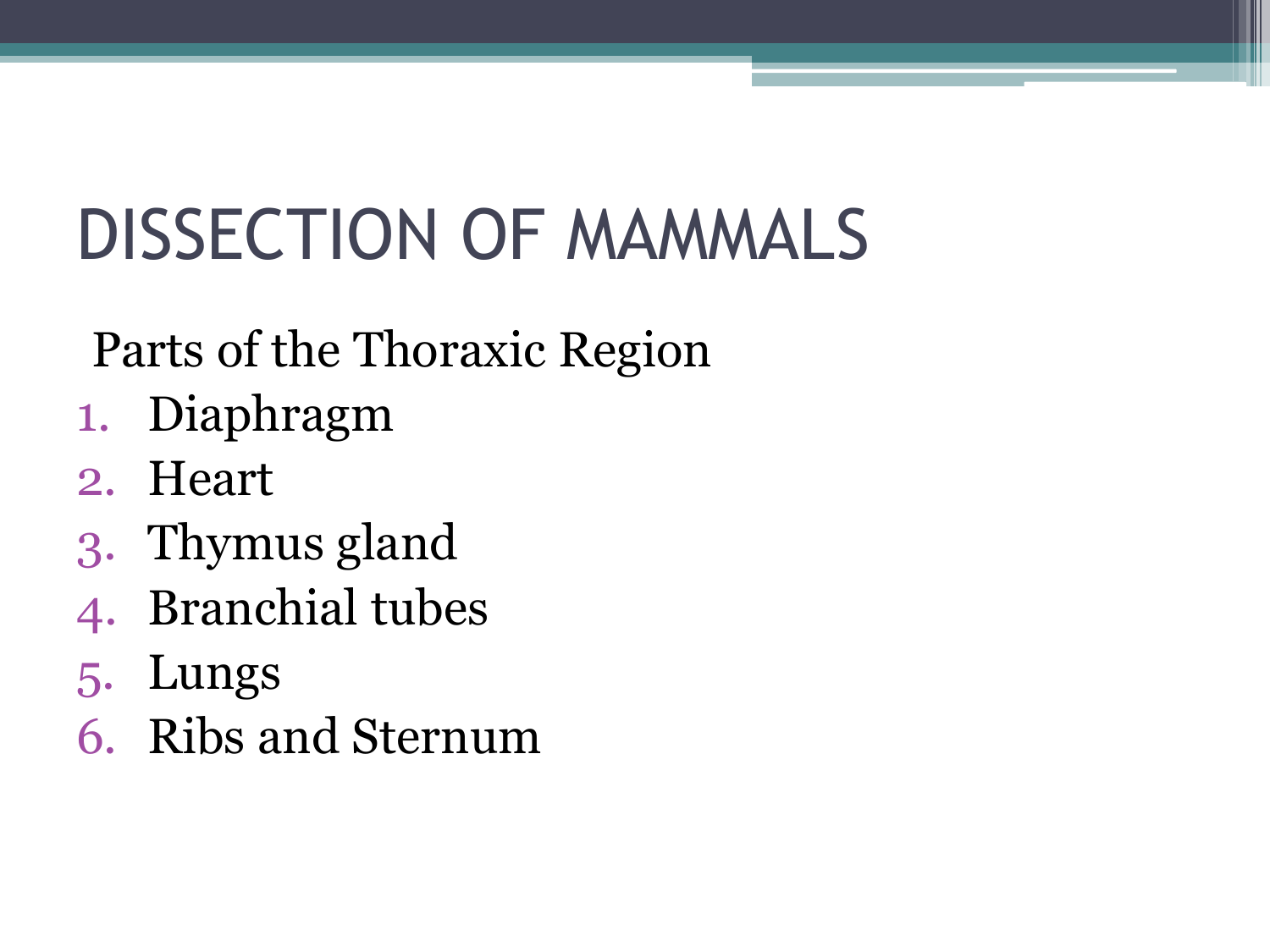### Parts of the Abdominal Region

- 1. Coelom
- 2. Peritoneum
- 3. Oesophagus
- 4. Stomach
- 5. Cardiac sphincter
- 6. Pyloric sphincher
- 7. Spleen
- 8. Pancreas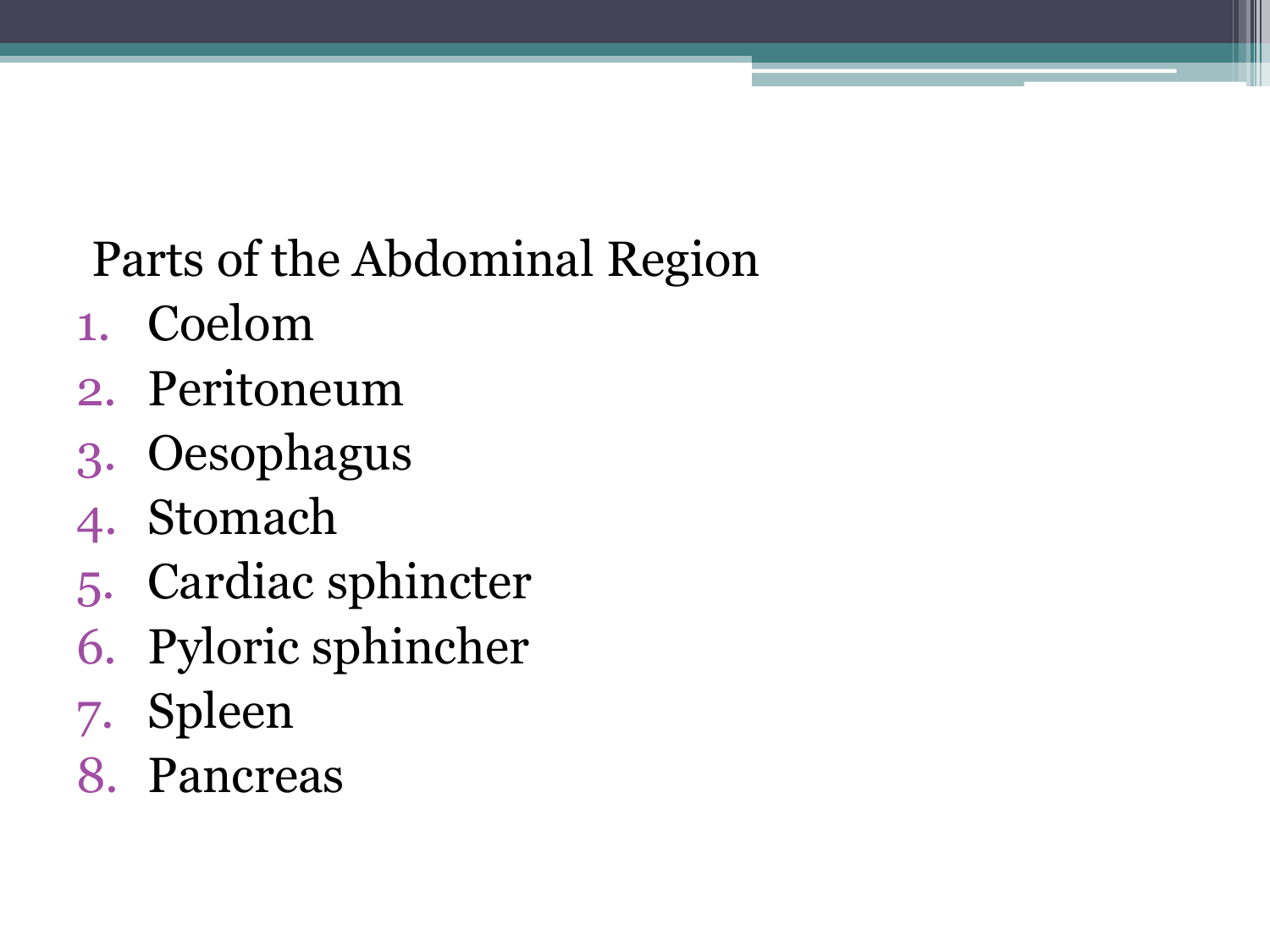- 9. Small intestine
- 10. Colon
- 11. Cecum
- 12. Rectum
- 13. Kidney
- 14. Cortex
- 15. Urethra
- 16. Adrenal glands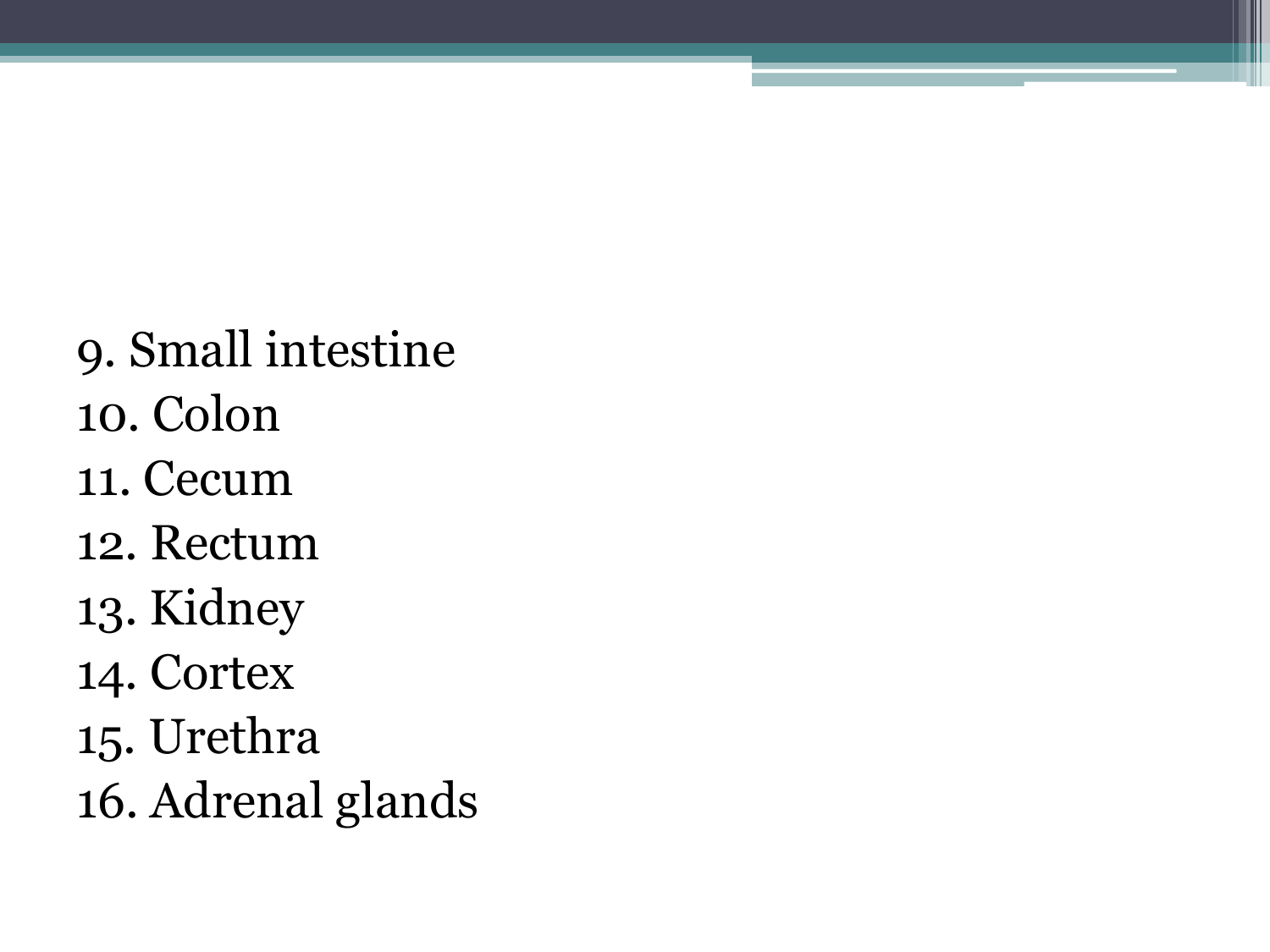- 17. Testis
- 18. Scrotum
- 19. Epididymus
- 20. Vas deferens
- 21. Vagina
- 22. Fallopian tube
- 23. Ovaries
- 24. Oviduct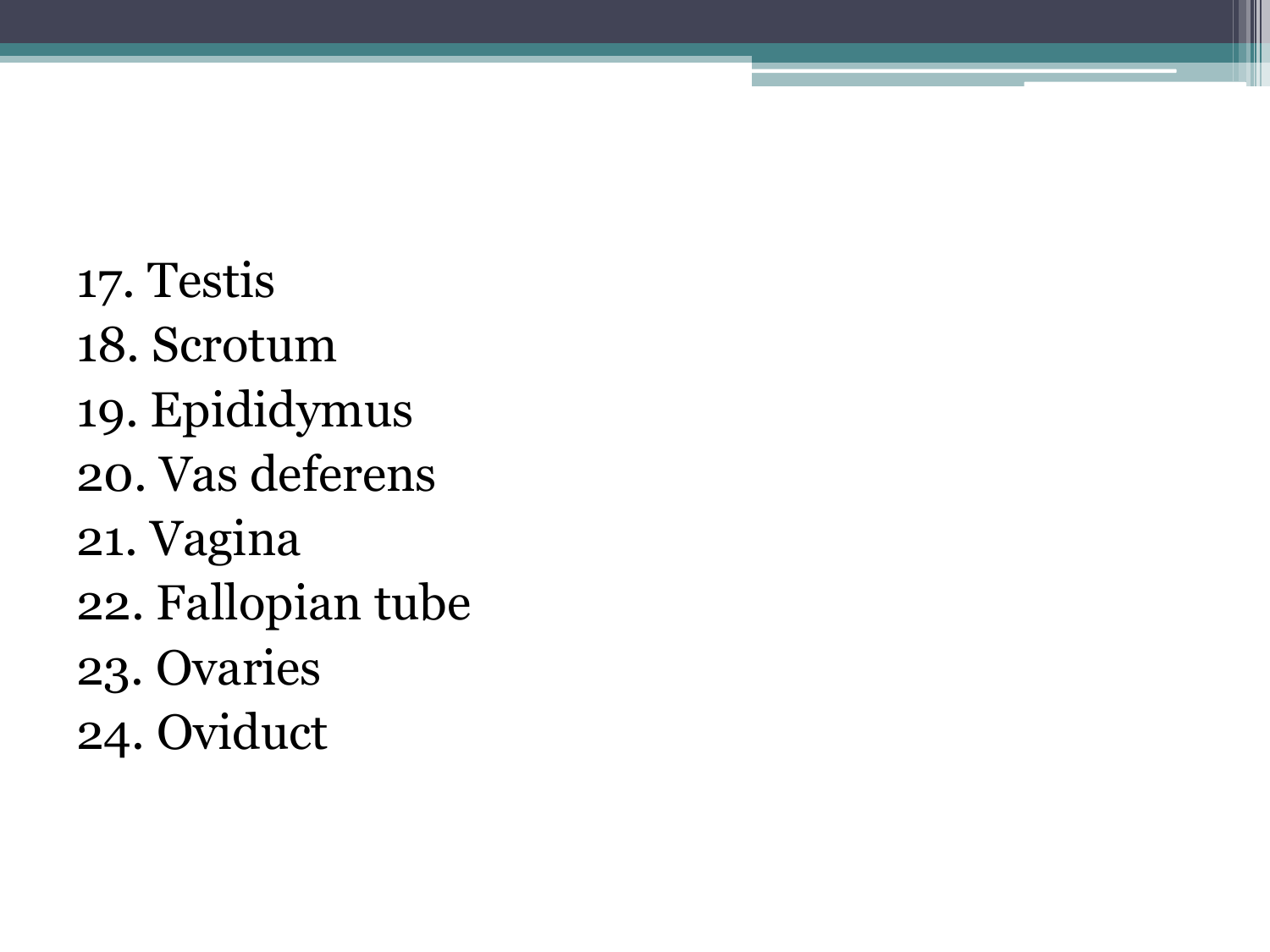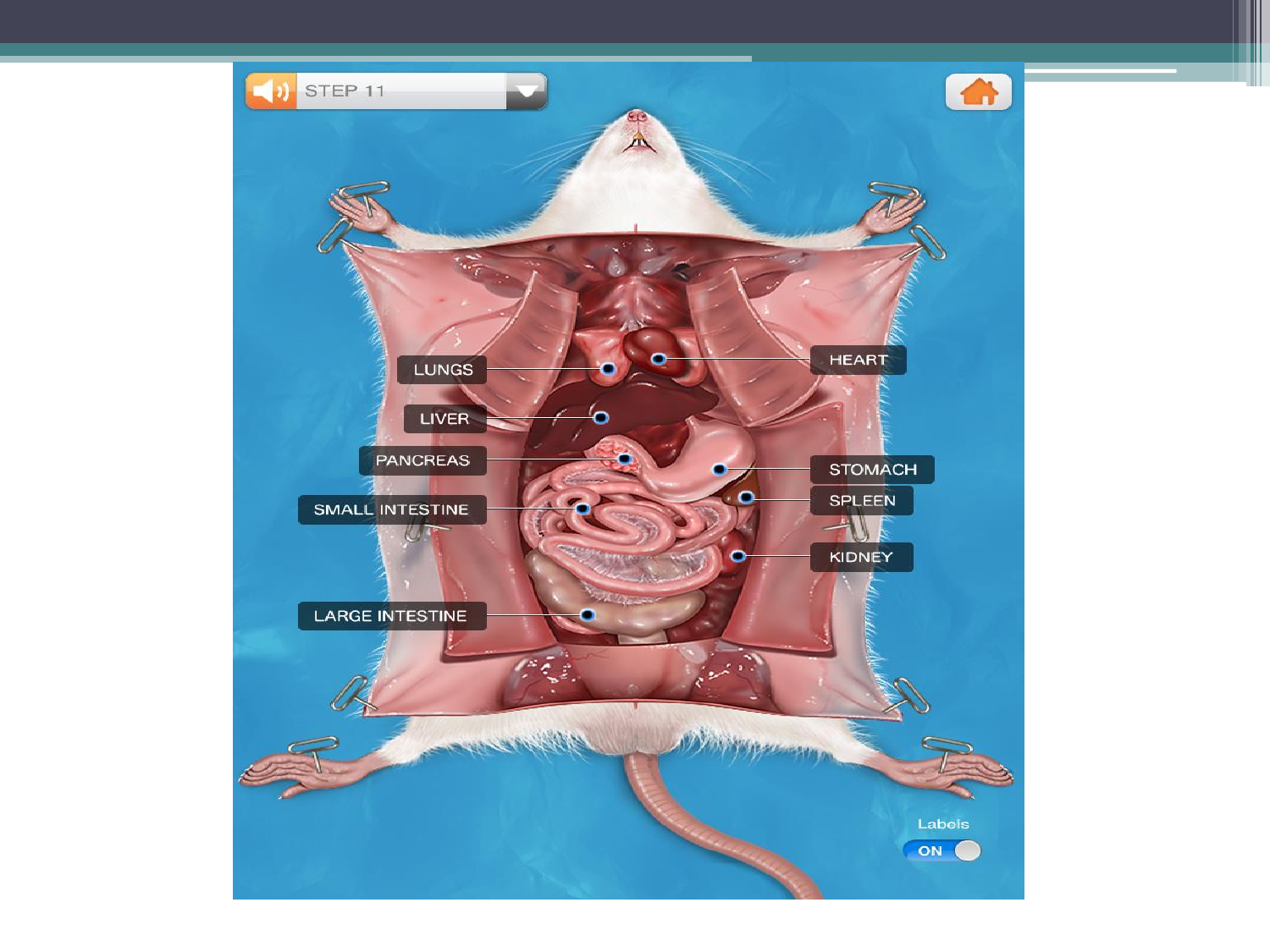### **Tutorial**

- 1. What are the internal features of a dissected rat?
- 2. Explain briefly the functions of each of these parts.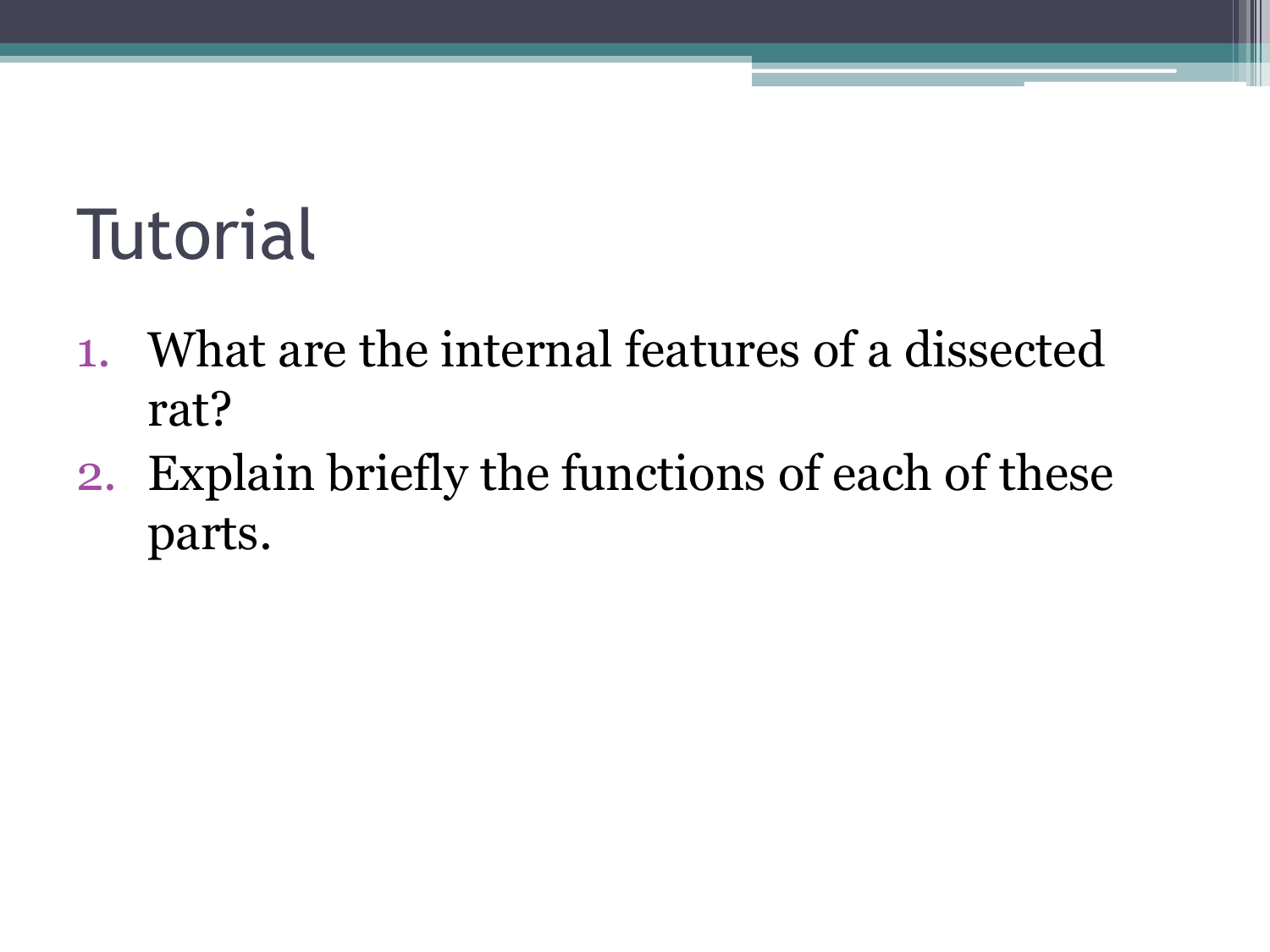### EXTERNAL MORPHOLOGY OF MAMMALS

#### **Orientation:**

**Dorsal** - the back or upper surface **Ventral** - the belly or lower surface **Lateral** - the side **Anterior** - the front or head end **Posterior** - the hind or tail end **Medial** - toward the midline of the animal **Proximal** - closer to the midline of the body **Distal** - farther from the midline of the body **Superficial** - near the surface **Deep** - a distance below the surface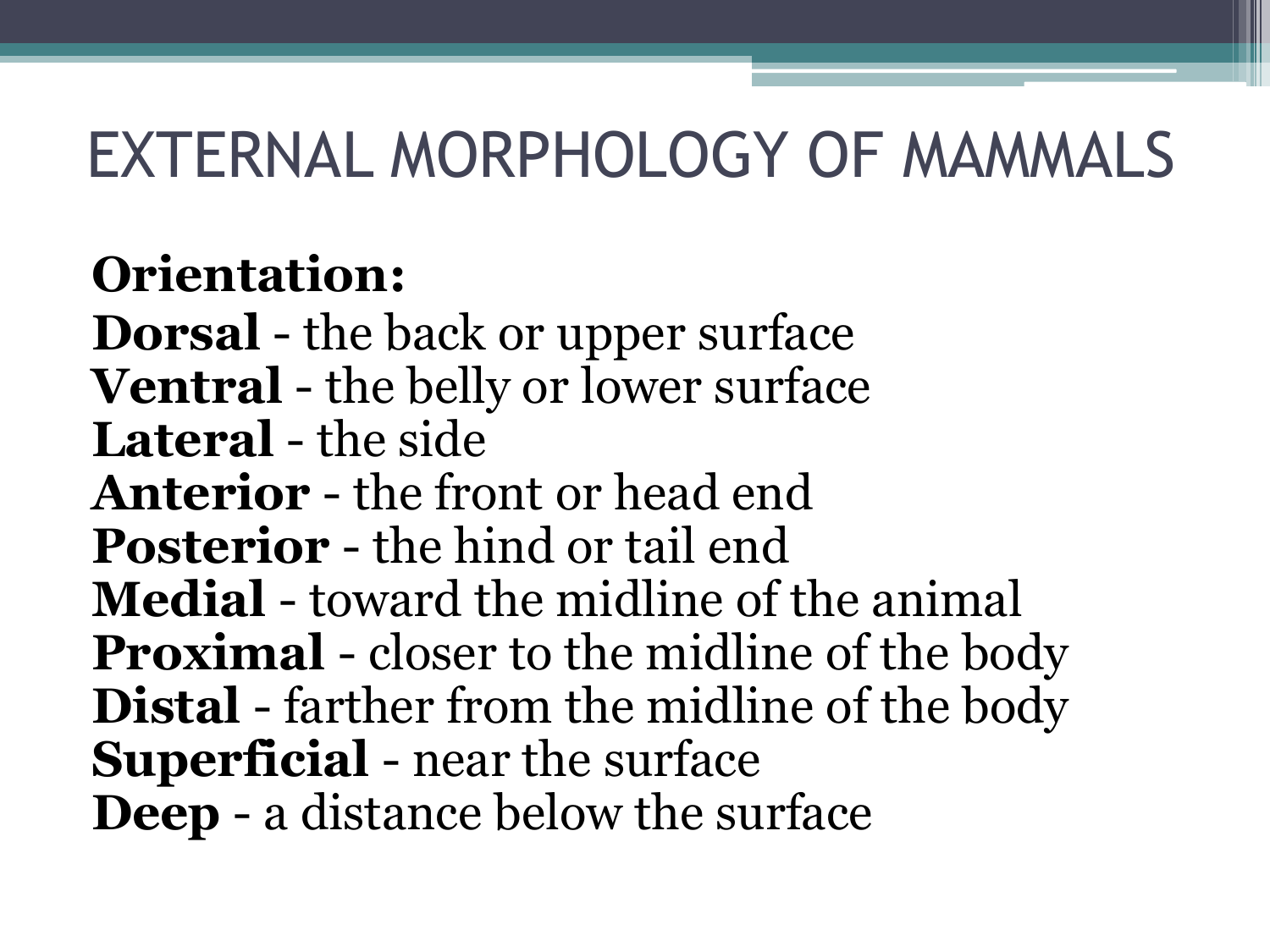### Some External Features

1. Hair - this is a characteristic of mammals in general.

2. Body regions - The rat's body consists of several regions: the head, trunk, appendages, and tail. The tail is used for balance and support, particularly when the animal is sitting erect and using the forelimbs in a manner more or less similar to the way the arms are used by humans. Notice that the appendages are adapted for walking.

3. Vibrissae - These are groups of very long hairs found just behind the nose and above the eyes. They are tactile organs very useful to a nocturnal animal.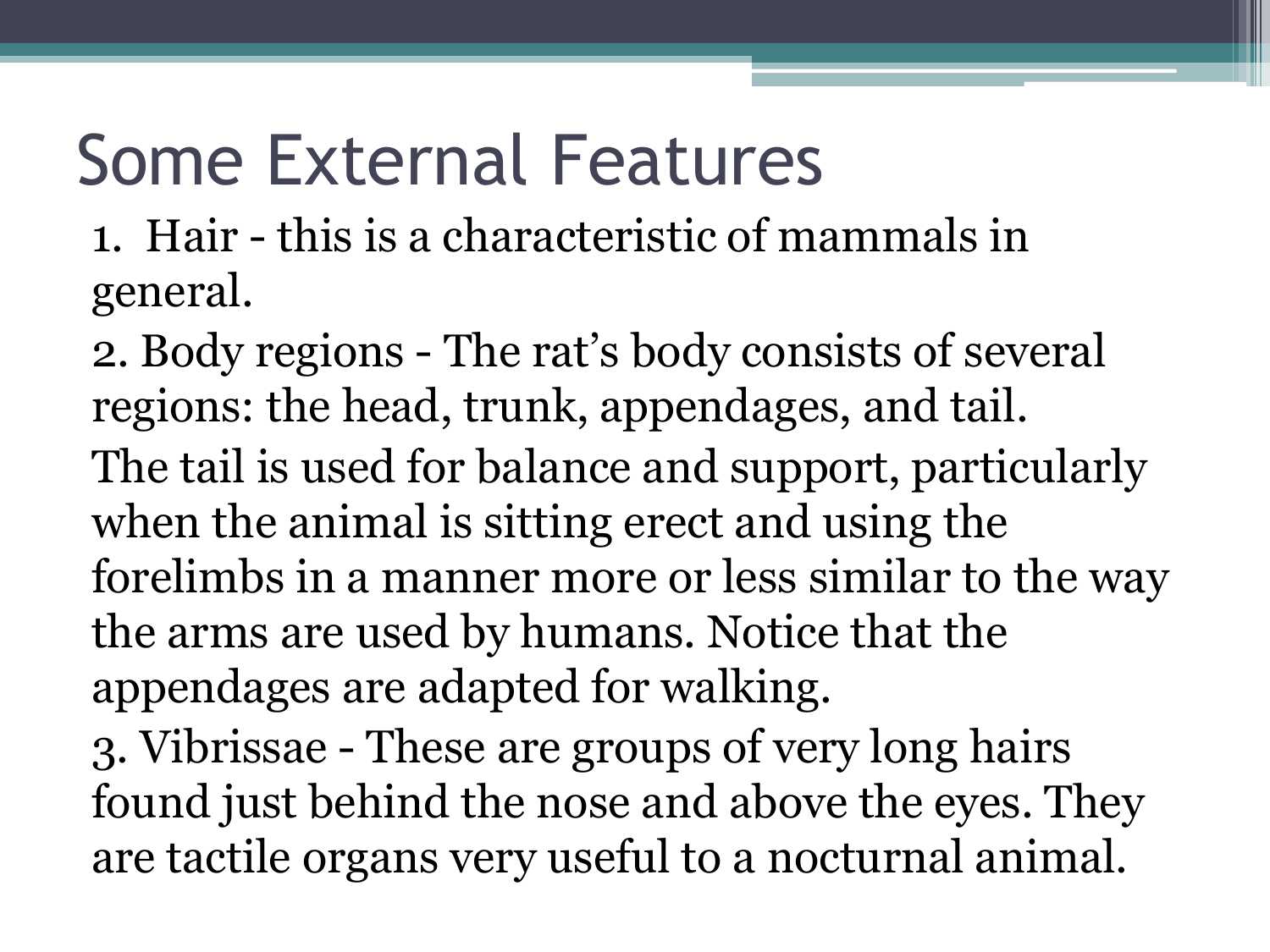4. Ear - The long flexible fold of the ear is called the 'pinna'.

5. Eyes - Notice that the eyes are placed anteriorly in the skull. The central area through which light enters the eye is the '''pupil'''. It is surrounded by a circular structure called the '''iris'''. In most animals, the iris is pigmented. By its contraction, the iris can regulate the size of the pupil and, therefore, the amount of light that enters the eye.

6. External nares - Look for this pair of openings near the tip of the snout. Air can be drawn through these openings into the respiratory system.

7. Mouth and incisors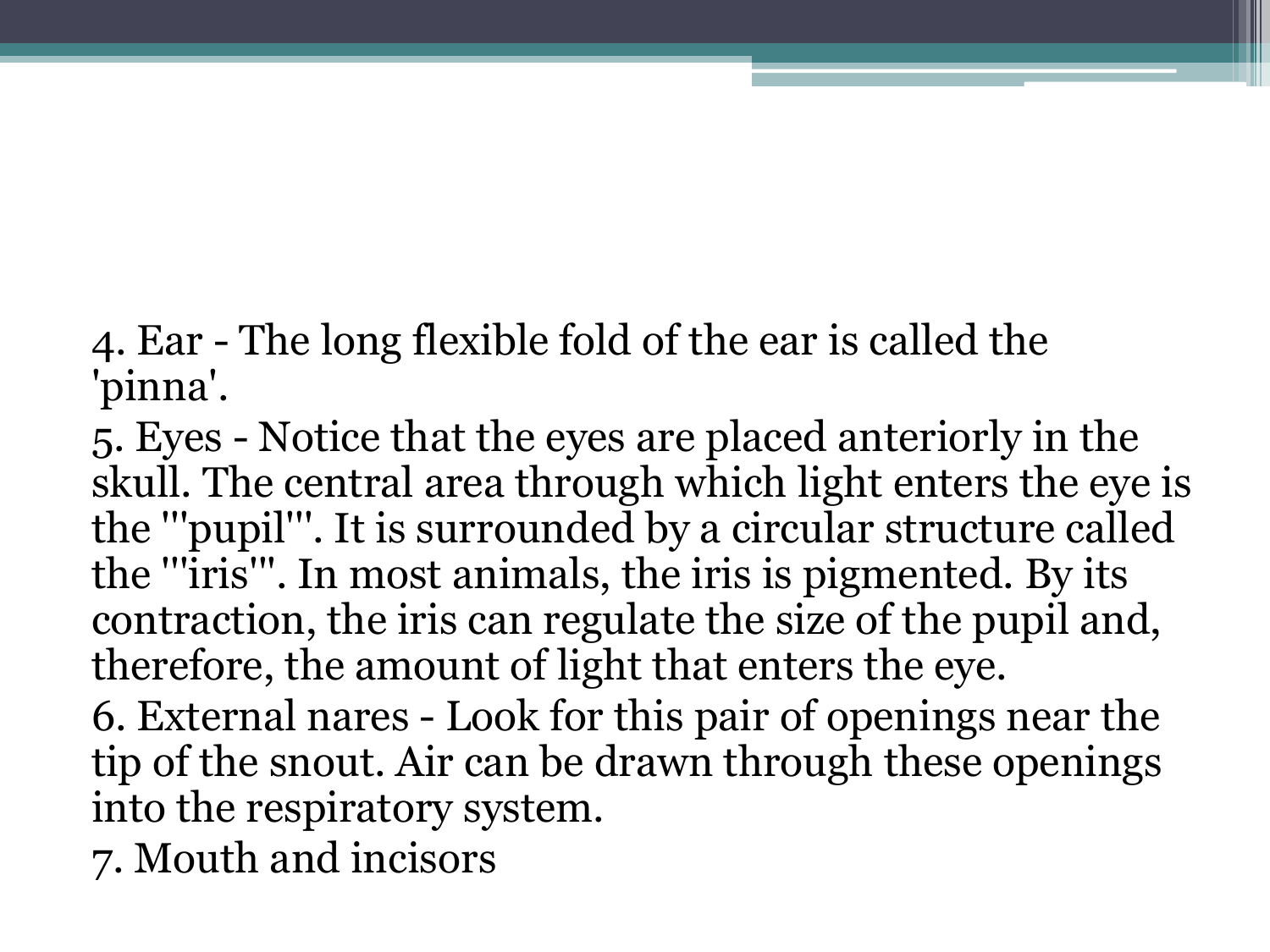8. External reproductive structures and openings - Determine the sex of your rat In the male, the scrotal sac projects posteriorly between the thighs beyond the base of the tail. Within this pouch lie the '''testes'''.

In the female, the vaginal opening is seen between the anus (at the base of the tail) and the opening of the urethra. The mammary glands are usually six pairs– three in the thoracic region and three in the abdominal region. They will be small and difficult to see in both immature females and in males.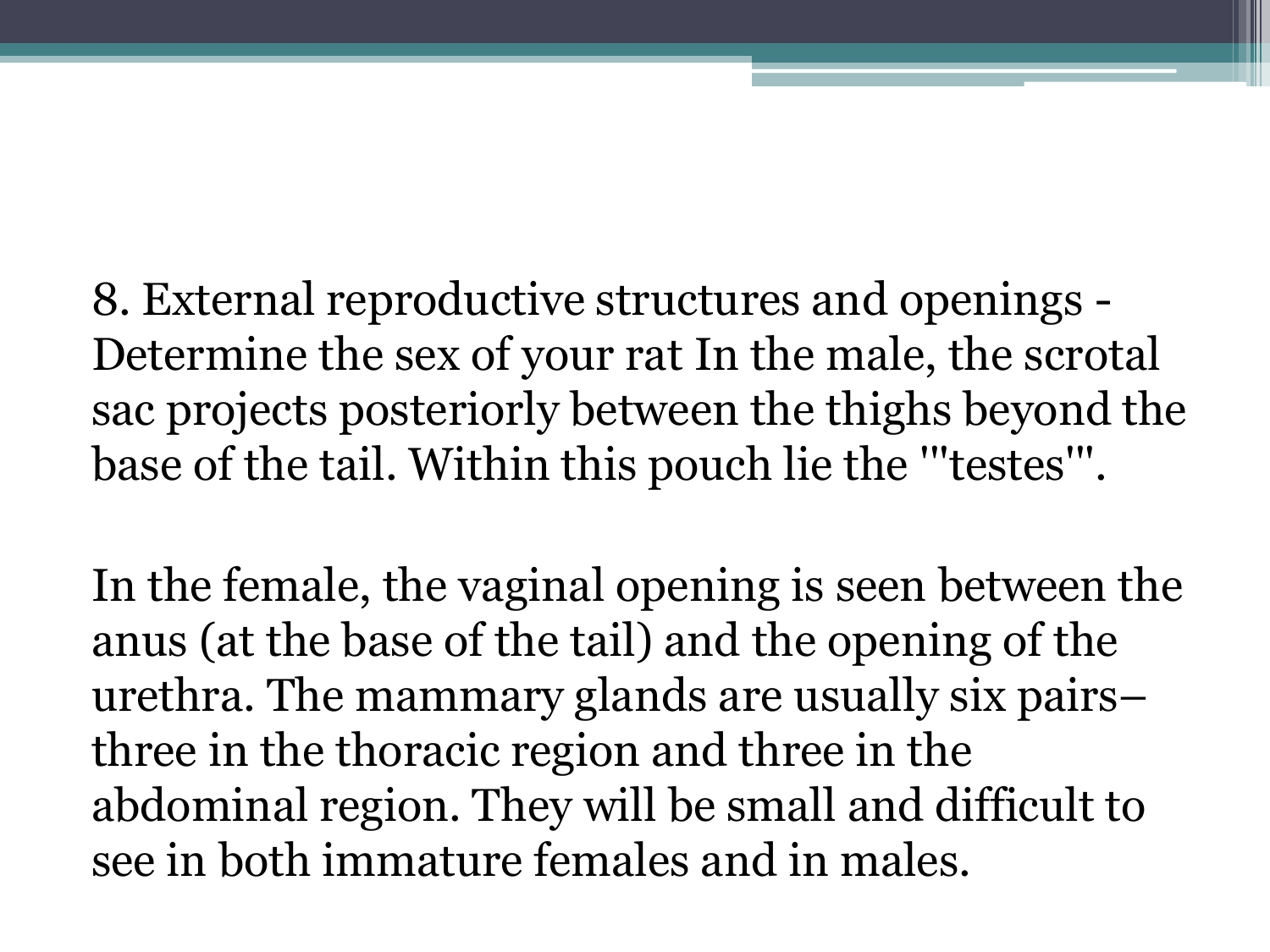• 9. Opening of the digestive and excretory systems - The posterior opening of the digestive system is the anus, found at the base of the tail. The excretory system opens via the urethra. In the male, the urethra runs through the penis. The urethral opening of the female is anterior to the vaginal opening and the anus.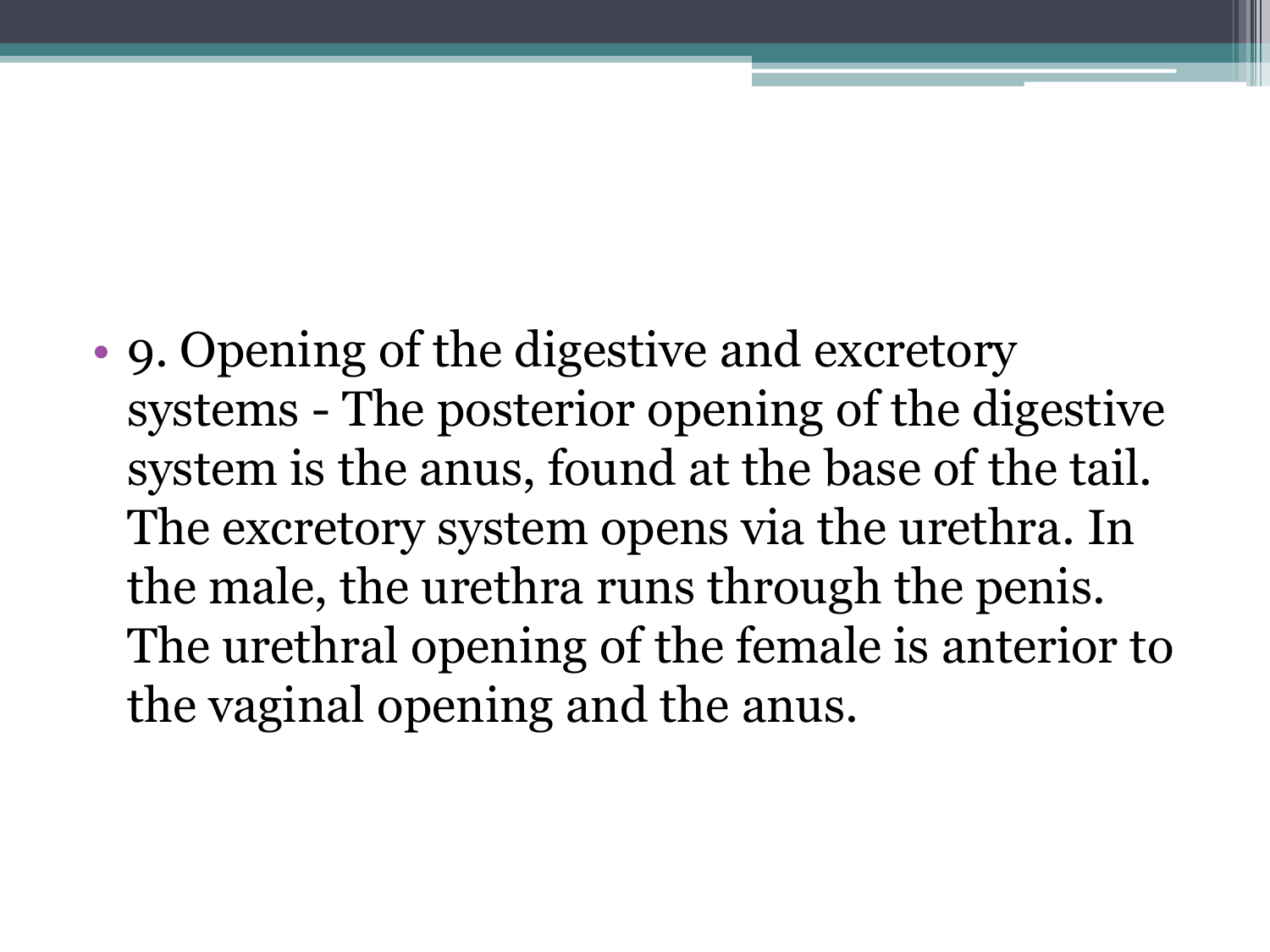### ANIMAL PRESERVATION

- 1. Wet preservation: preservatives used include 70% ethanol, 10-40% Formalin.
- 2. Dry preservation:
- Inject preservative peritonially.

Taxidermy: is the act of collecting, selecting, identifying organisms and preparing the animals in a life-like form. The flesh and bones are replaced with materials that do not spoil easily.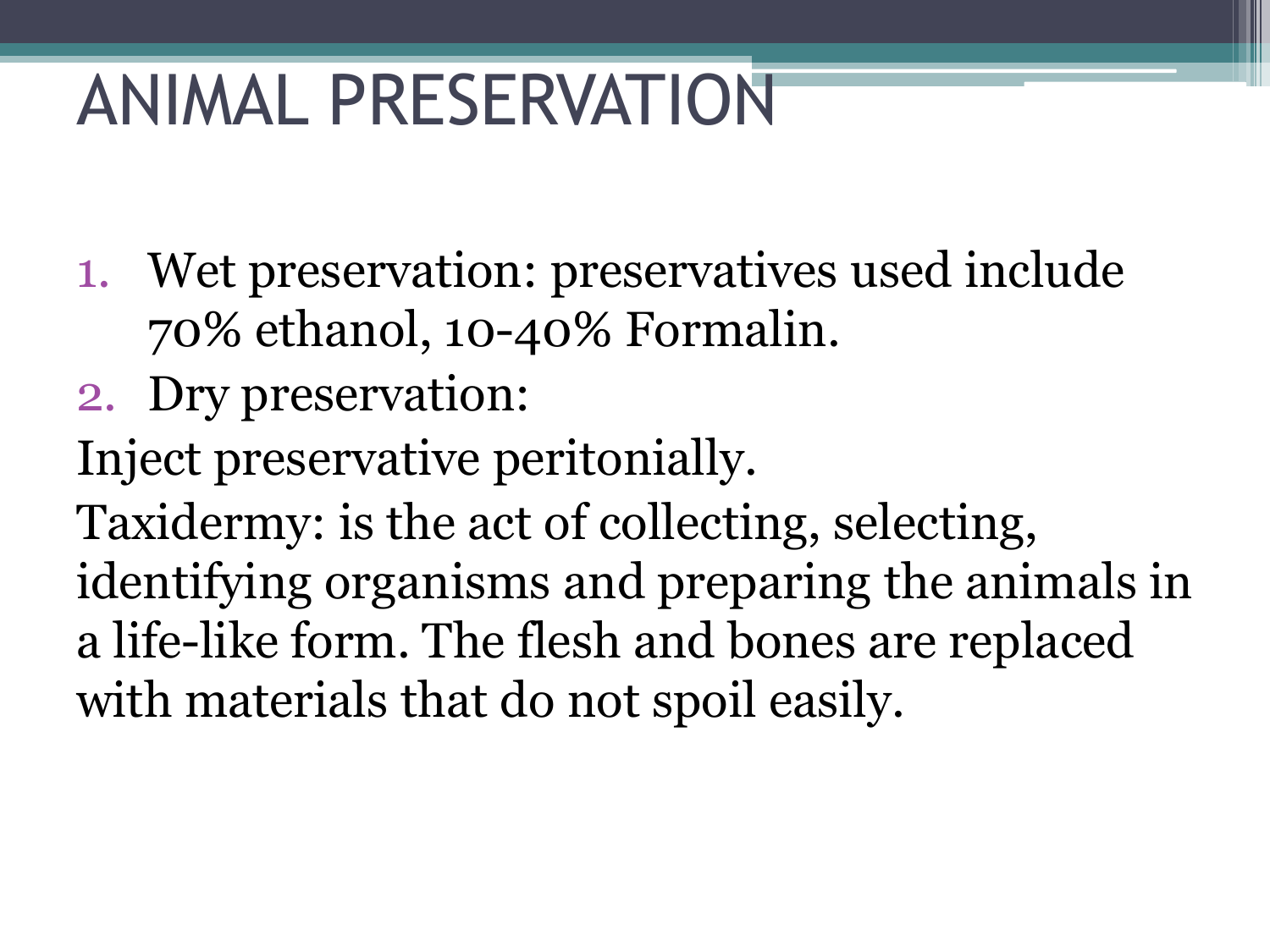- Materials required include: cotton wool, animal, dissecting set, needle and syringe, needle and thread, formalin, powder, wire, camphor, insecticide, scissors, tag.
- Stuffing: the removal of water and replacing with a chemical.
- Alcohol (ethanol) is used to dehydrate while formalin hardens the specimen.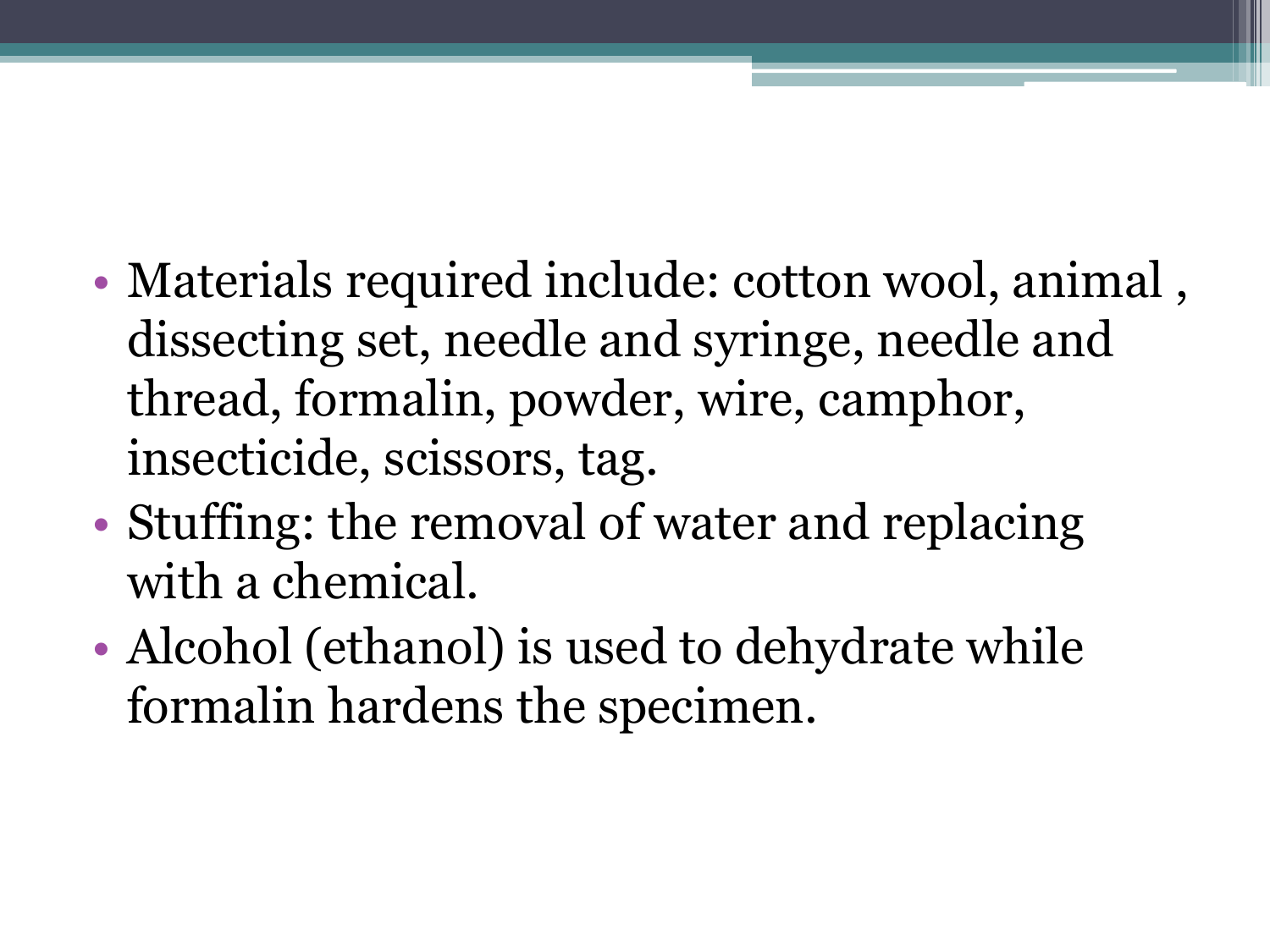# EMBALMING

- Embalming is the art and science of preserving a animal remains by treating as if they were in their life-like forms. Chemicals are used to forestall decomposition of tissues.
- Embalming may be done for religious purposes, public display at funeral, medical purposes, scientific/ research purposes.
- Three major goals of embalming are sanitation, presentation and preservation or restoration.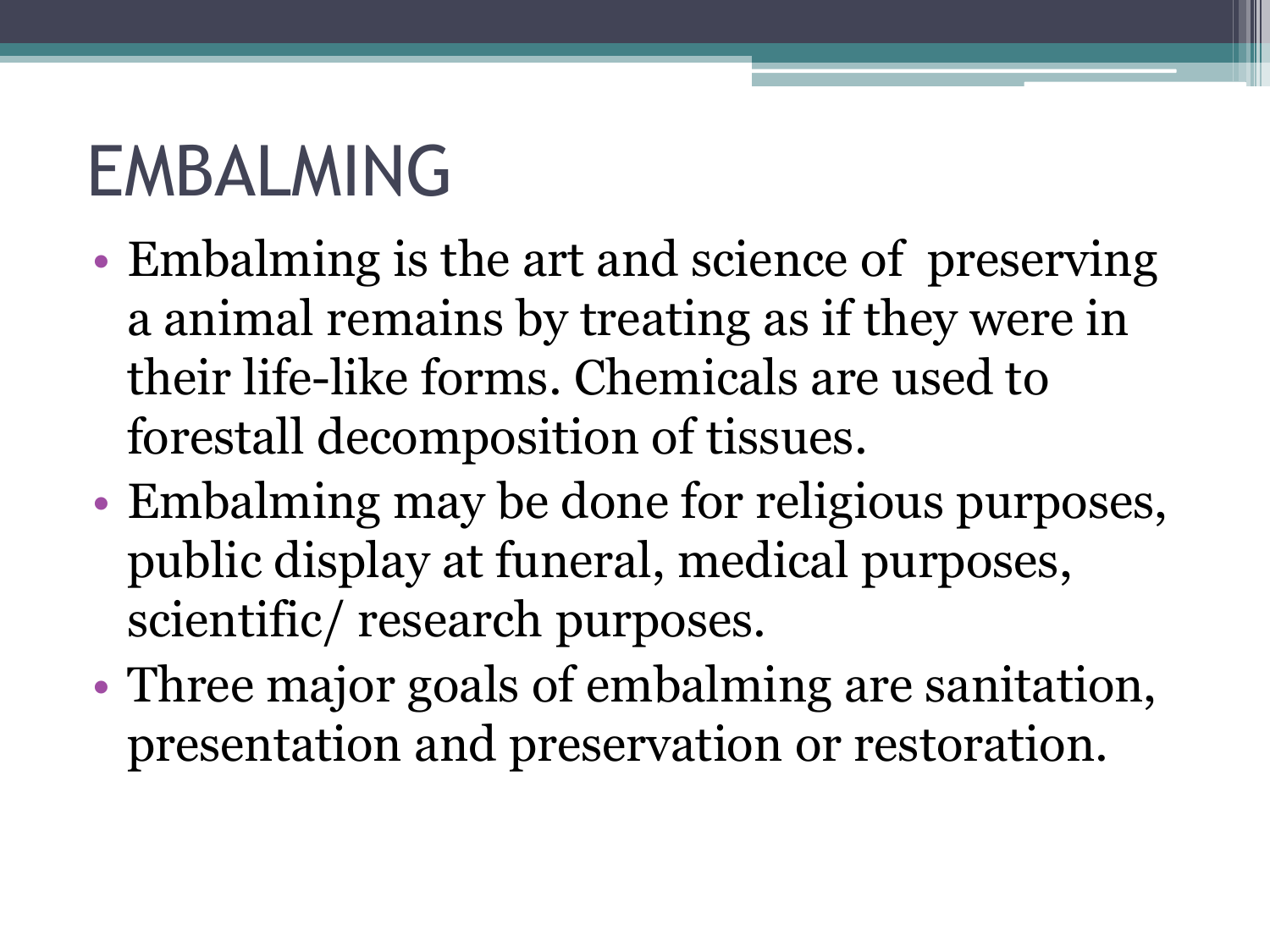- Chemicals used include: 30-35% formaldehyde, 56% EtOH, glutaraldehyde (and additives), phenol, methanol /methylated spirit.
- Hypodermic embalming involves the use of syringe and needle to inject preservative into the specimen.